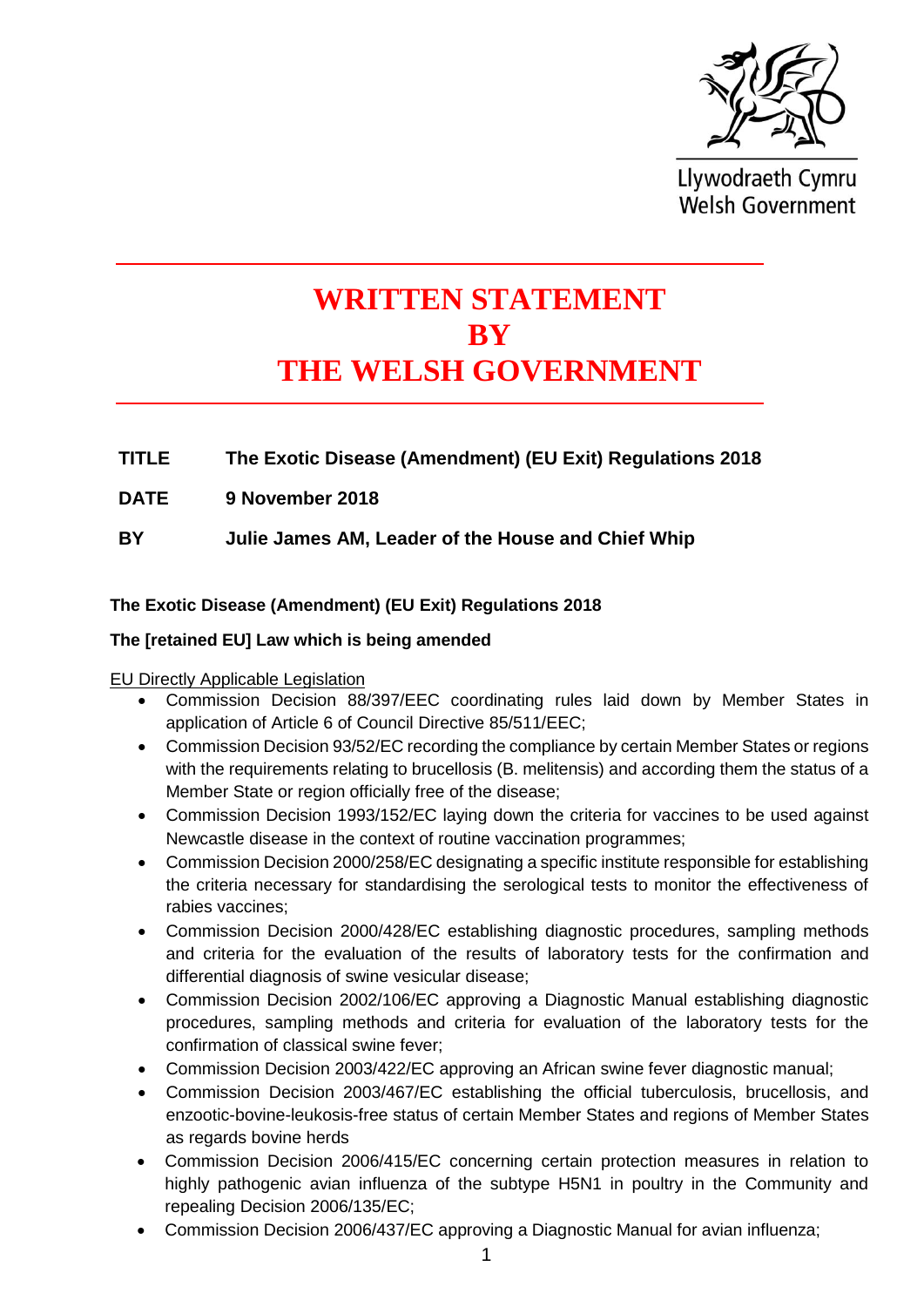- Commission Decision 2006/563/EC concerning certain protection measures in relation to highly pathogenic avian influenza of subtype H5N1 in wild bird;
- Commission Decision 2007/118/EC laying down detailed rules in relation to an alternative identification mark pursuant to Council Directive 2002/99/EC;
- Commission Decision 2007/598/EC concerning measures to prevent the spread of highly pathogenic avian influenza to other captive birds kept in zoos and approved bodies, institutes or centres;
- Commission Regulation (EC) No 1266/2007 on implementing rules for Council Directive 2000/75/EC as regards the control, monitoring, surveillance and restrictions on movements of certain animals of susceptible species in relation to bluetongue;
- Commission Regulation (EC) No 616/2009 implementing Council Directive 2005/94/EC as regards the approval of poultry compartments and other captive birds compartments with respect to avian influenza and additional preventive biosecurity measures in such compartments;
- Commission Decision 2010/367/EC on the implementation by Member States of surveillance programmes for avian influenza in poultry and wild birds
- Commission Regulation (EC) No 415/2013 laying down additional responsibilities and tasks for the EU reference laboratories for rabies, bovine tuberculosis and bee health
- Regulation (EU) No 652/2014 of the European Parliament and of the Council laying down provisions for the management of expenditure relating to the food chain, animal health and animal welfare, and relating to plant health and plant reproductive material;
- Commission Implementing Decision 2018/1136 on risk mitigating and reinforced biosecurity measures and early detection systems in relation to the risks posed by wild birds for the transmission of highly pathogenic avian influenza viruses to poultry.

## Domestic legislation

• Great Britain-wide Diseases of Swine Regulations 2014

#### **Any impact the SI may have on the Assembly's legislative competence and/or the Welsh Ministers' executive competence**

Exotic disease control is a devolved function.

## **The purpose of the amendments**

This negative procedure SI addresses the failures of retained EU law to operate effectively and other deficiencies arising from the withdrawal of the UK from the EU, by addressing deficiencies and failures within the law relating to exotic notifiable disease in livestock.

After exit, without amendment the relevant EU law would not operate properly and it would impact on the ability to control disease outbreaks.

The SI makes amendments to both EU directly applicable legislation and to domestic legislation. The SI and accompanying Explanatory Memorandum, setting out the effect of this amendment is available here: https://www.gov.uk/eu-withdrawal-act-2018-statutory-instruments